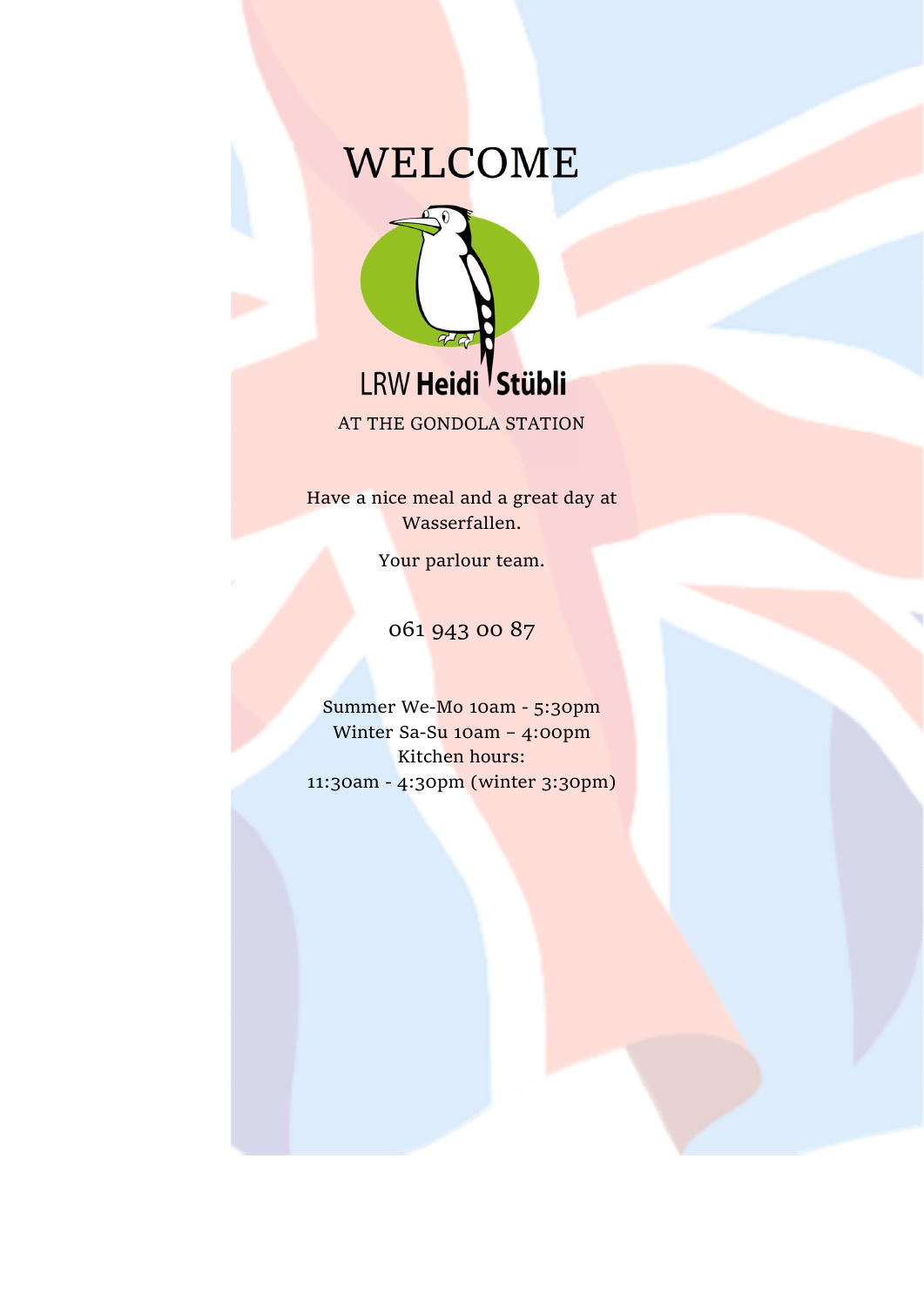# Parlour Hit:

Small Hikers Platter & 0,51. Epesses

39

| Apple-celery soup                          | 8.50           |
|--------------------------------------------|----------------|
| with apple chips and cream top             |                |
| Leaf salad                                 | 8.50           |
| with pits and croutons                     |                |
| Sausage salad                              | 14             |
| with cheese                                | 17.50          |
| <b>PARLOUR SANDWICH</b>                    | 1 <sub>O</sub> |
| cheese peperoni ham dried meat             |                |
| Pair of dried meat sausages & bread        |                |
|                                            | 7              |
| Planed cheese platter                      | 15             |
| <b>PARLOUR SCHNITZEL SANDWICH</b>          | 14             |
| kidney piece, salad, onions tomatoes sauce |                |
| French fries                               | 8.50           |
|                                            |                |
| 10 chicken nuggets                         | 14             |
| with fries                                 | 19             |
| <b>HIKERS PLATTER</b>                      | 1P. 24/2P. 39  |
| selection of cheese- meat- and sausages    |                |
|                                            |                |

We use swiss meat only other producing countries are declared.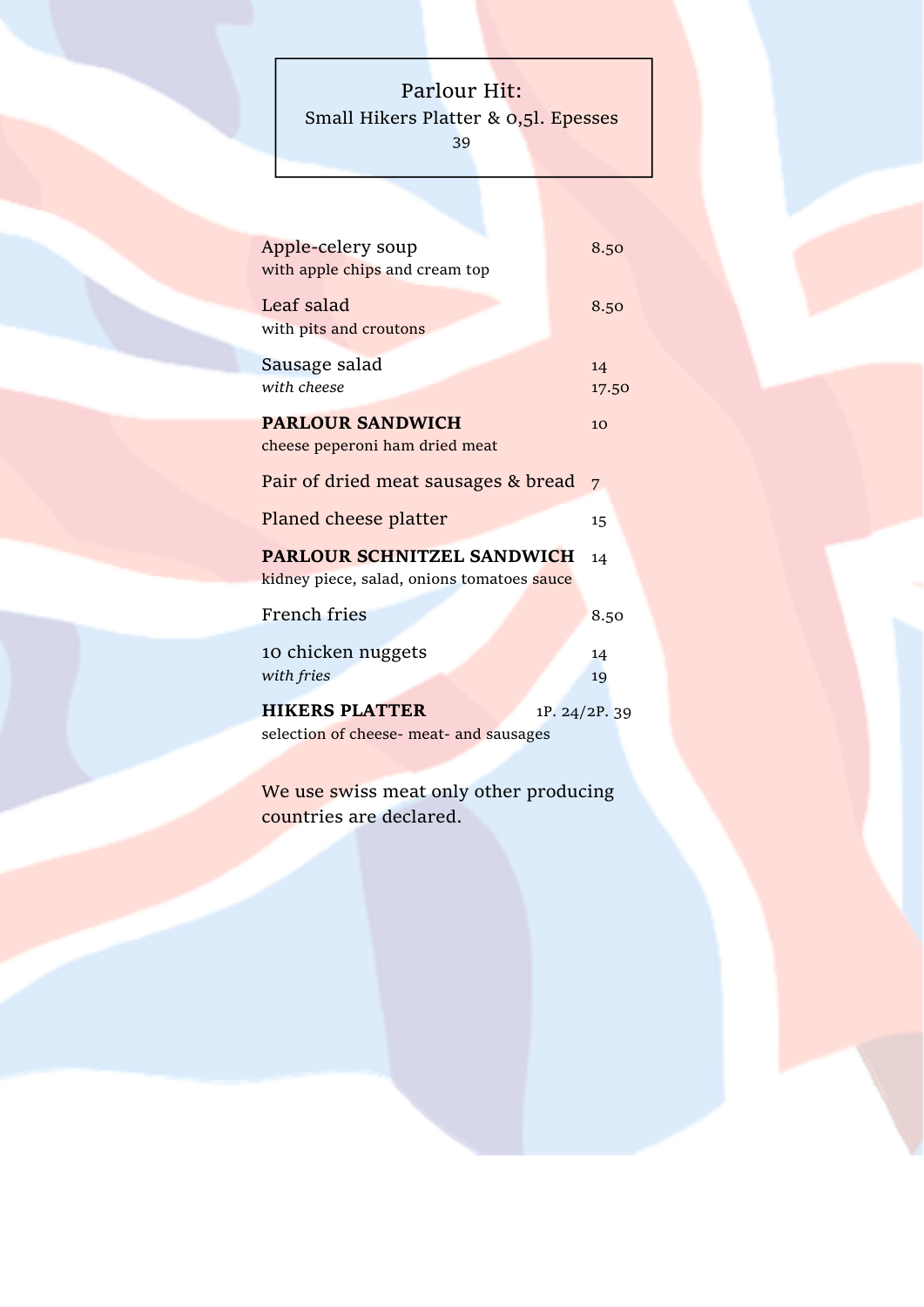| Pork steak (250gr)                    | 29    |
|---------------------------------------|-------|
| Fries vegetables of the day herb foam |       |
| Fried meatloaf                        | 16    |
| with 2 fried eggs and bread           |       |
| Cheese bread                          | 13.50 |
| with ham                              | 16.50 |
|                                       |       |
| Spaghetti Bolognese                   | 19    |
| with hearty beef                      |       |

Patty with chicken-mushroom sauce 28 peas, carrots and fries

# DAILY OFFER

see our blackboards

#### FOR FAMILIES AND KIDS

| Black Pete $(2-3P)$                                    | 33 |  |
|--------------------------------------------------------|----|--|
| large mixed family-sandwich & a pitcher of apple juice |    |  |

#### **Family table**  $(3-4)$  P.) 69 salad bowl, large plate of fries, chicken nuggets, vegetables and 1.5 litres of water, juice or soft drink

| French fries               | 8.50 |
|----------------------------|------|
| Chicken-nuggets with fries | 11   |
| Spaghetti Bolognese        | 11   |
| Pork-schnitzel with fries  | 11   |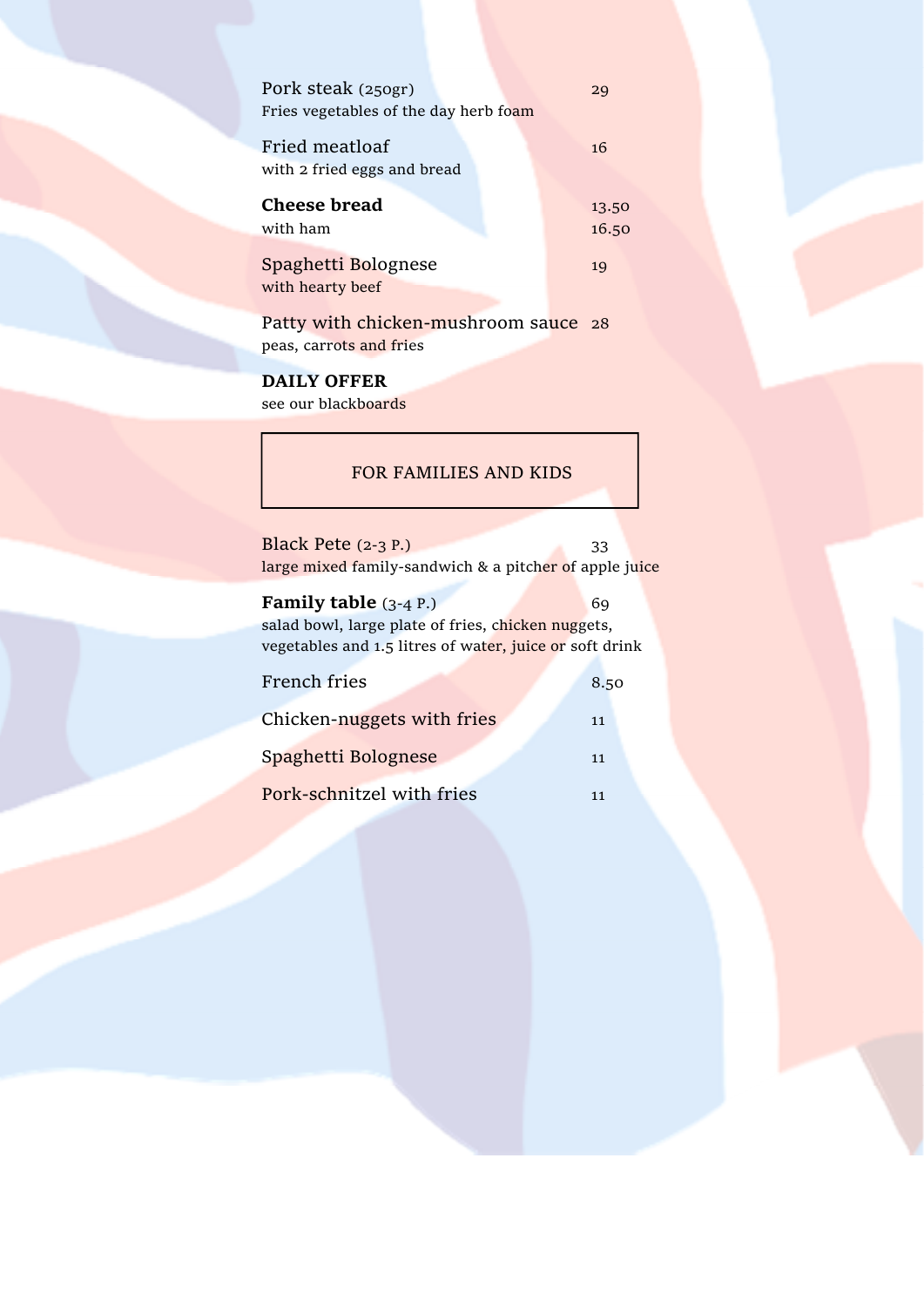| Cherry cake<br>with whipped cream                               | 5.50<br>6.50  |
|-----------------------------------------------------------------|---------------|
| Meringues with vanilla ice-cream<br>and a lots of whipped cream | 12.           |
| Banana-split<br>with chocolate and vanilla ice-cream            | 12.           |
| Gelati Ice-cream GASPARINI                                      | $2,50 - 3.80$ |

DAILY OFFER see our blackboards and our counter

### Don't miss our SUNDAY BRUNCH

you can also get it as a giftcard

## from 10 am

39 / KIDS ages 5 and younger free, ages 11 and younger 50%

#### ARE YOU PLANNING A TRIP?

We'd be happy to offer you the meal that suits the occasion even outside business hours

heidistuebli@wasserfallenbahn.ch 061 943 00 87 Wi-Fi: guest-wasserfallen Passwort: wasserfallen1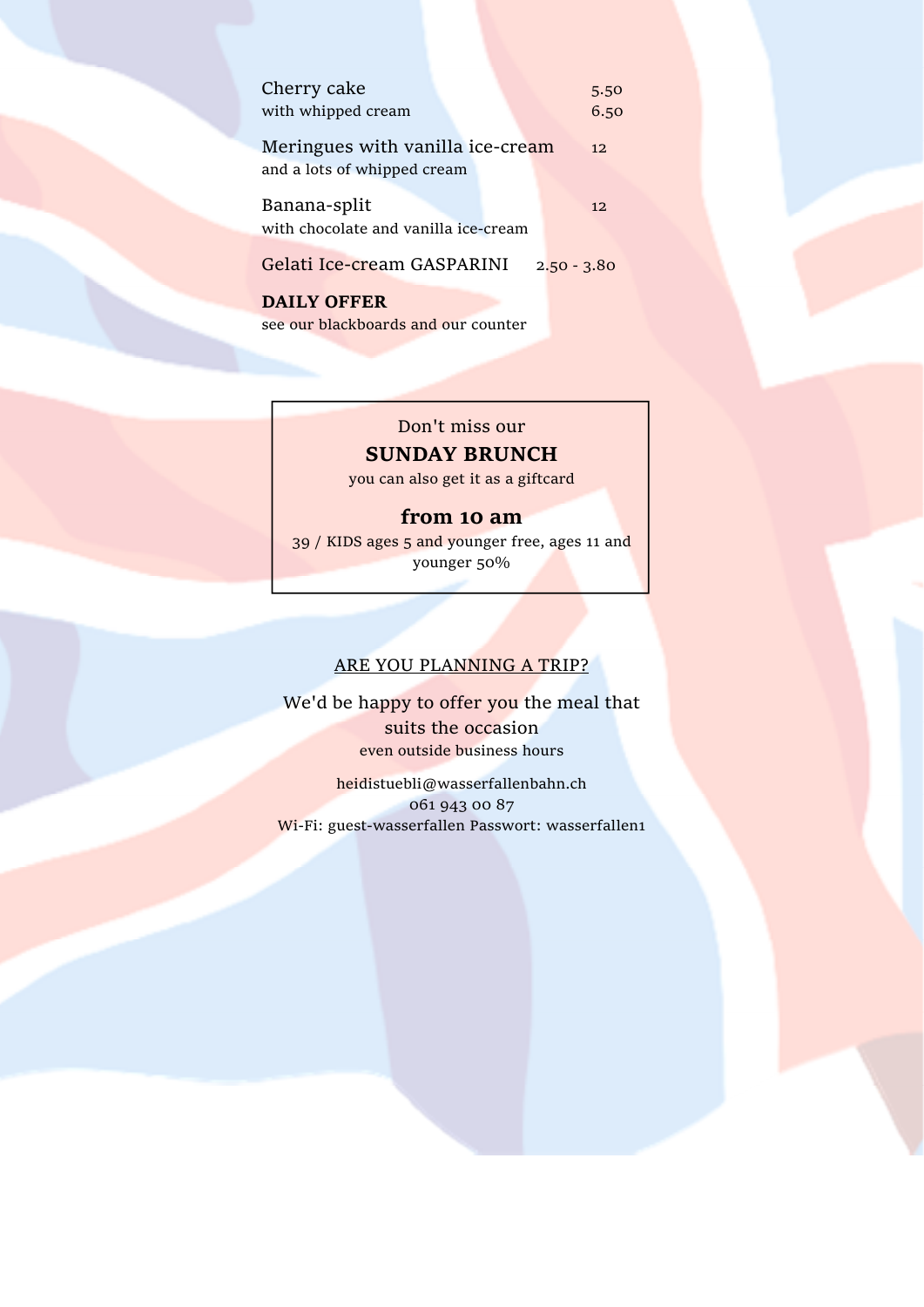| <b>GONDOLA COFFEE</b><br>Old Cherry with whipped cream                                      |                    |                         | 8                            |
|---------------------------------------------------------------------------------------------|--------------------|-------------------------|------------------------------|
| <b>BAILEYS-COFFEE</b><br>Baileys, whipped cream, caramel                                    |                    |                         | 9                            |
| Lutz or Fertig Coffee                                                                       |                    |                         | 6.50                         |
| Rum-Tea, Grüner Frosch                                                                      |                    |                         | 7                            |
| Coffee, Espresso, Milk coffee                                                               |                    |                         | 4.50                         |
| Latte Macchiato, Cappuccino<br><b>Hot Chocolate/Ovo</b>                                     |                    |                         | 5                            |
| Tea, Punch                                                                                  |                    |                         | $\overline{4}$               |
| <b>APPENZELLER BIER</b><br>Säntiskristall (from the tap)<br>Panaché<br>Lager<br>Quöllfrisch |                    | 3d<br>4.70<br>4.70<br>5 | 5d<br>6<br>6<br>5.50<br>6.50 |
| Weizen                                                                                      |                    |                         | 7                            |
| Sonnwendlig (non alcoholic)<br>Cider with or without alcohol<br>Regional apple juice        |                    | 4.50                    | 4.70<br>5.50<br>5.50         |
| <b>Aperol-Spritz</b><br>Martini Bianco<br>Campari Soda/Orange                               | 2,5d<br>5cl<br>5cl |                         | 9<br>7<br>8                  |
| Cynar<br>Gin-Tonic, Whiskey Cola 5cl                                                        | 5 <sub>cl</sub>    |                         | 7<br>10                      |
| Kirsch, Grappa, Vieille Prune, Williams,<br>Appenzeller, Old Cherry, Vodka, Zwetschge       |                    |                         |                              |

 $4c$ l 8